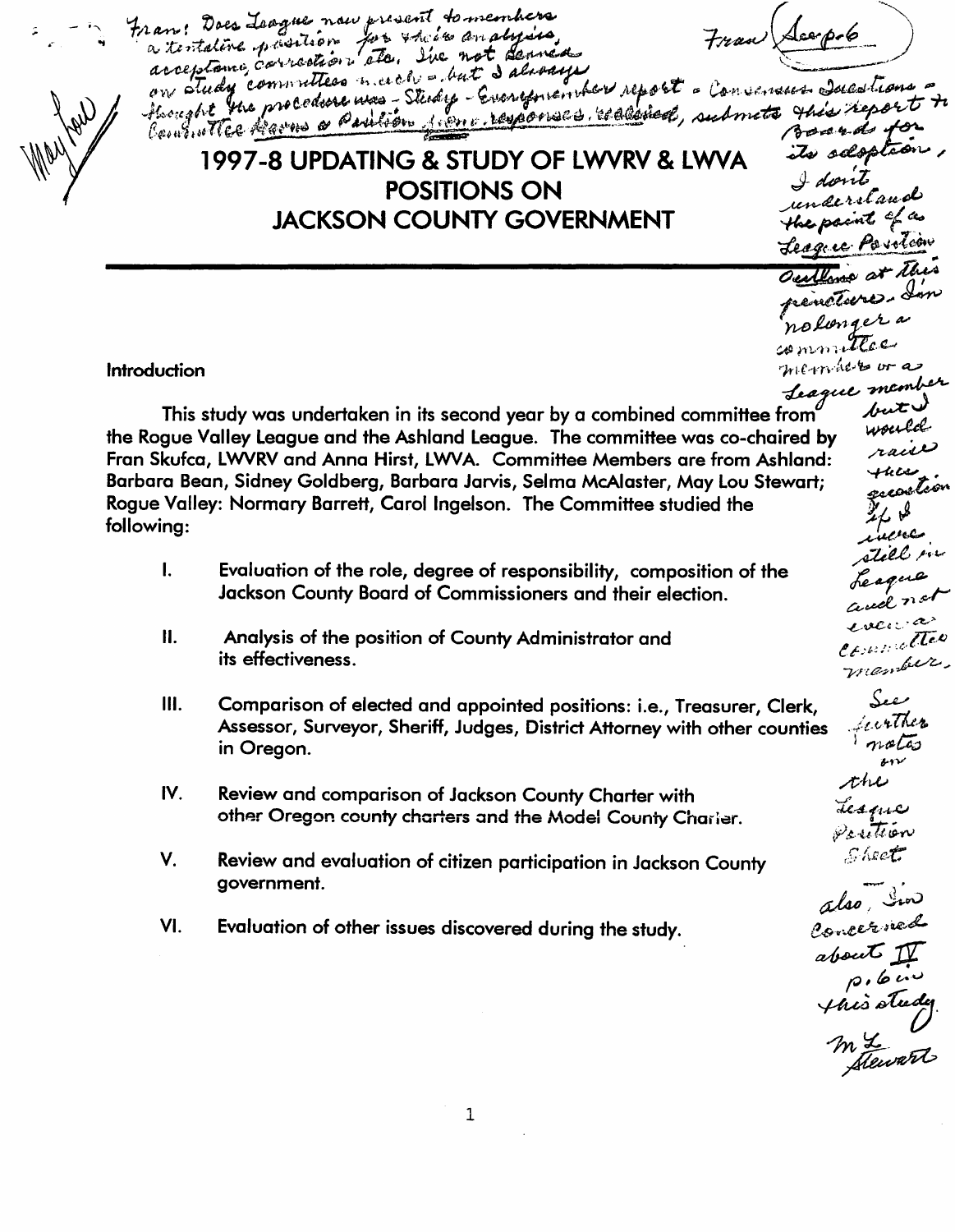### I. EVALUATION OF COUNTY COMMISSIONERS.

A. Number of Commissioners.

At the present time we have three County Commissioners.

- 1. By retaining the current structure, citizens may sense that there is greater accountability with fewer commissioners. With three, there may be quicker response time and by being full time, also greater accessibility.
- 2. If the county were to increase the number of commissioners, it would result in more input and a variety of ideas and experience on the Board. It would also take more votes for a maiority vote, giving citizens greater representation. By having more commissioners and changing the structure to part-time, commissioners would be likely to focus on policy and not administrative duties. The, National Citizens League's "Model Charter", recommends a Commission membership of 5,7 or 9. The Committee's research found that during 79 meetings of the BOC, approximately 24 were attended by only 2 Board members, and at 6 more meetings, one member missed a portion of the meeting. Further, Board members voted unanimously on all issues except one during an entire year of deliberations.
- B. Elected by District vs. At-Large.
	- 1. Those elected by district would be accountable to local interests such as: environmental, economic, both urban and rural constituencies. (This seems to be effective in Lane County where districts are pie-shaped and mandatorily required to include both rural and urban constituencies.) Theoretically, less money is needed to campaign in smaller areas and thus provide the opportunities for less affluent candidates.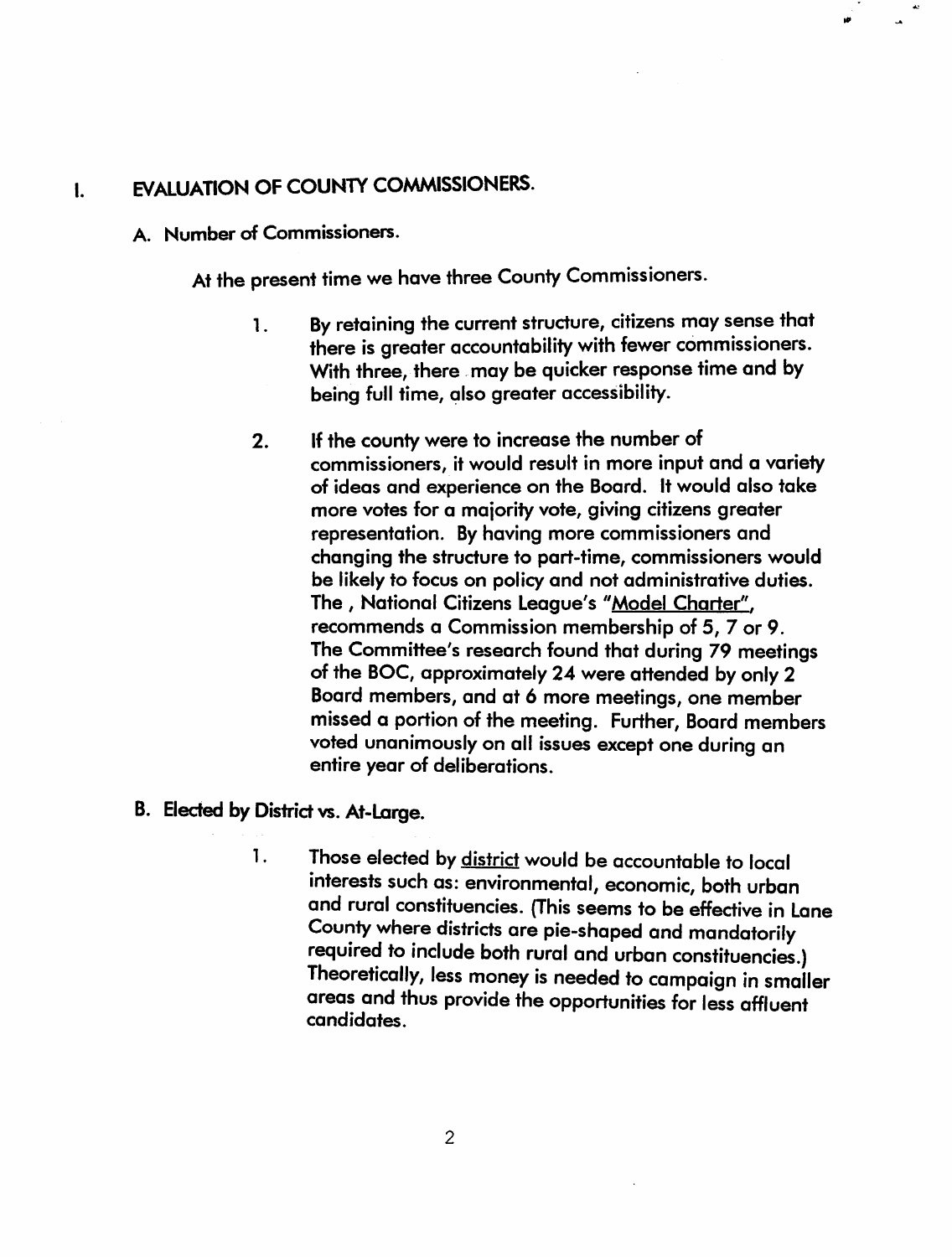- 2. Conversely, in elections at large, commissioners would not be as influenced by special interests of their districts. Possibly, representatives might respect the larger good rather than the local districts interests. If we evaluate conditions as they exist in Jackson County and others with large urban centers, representation by commissioners tends to favor rural interests.
- c. Partisan vs Non-Partisan Elections.

At present, 3 Home Rule Counties; Jackson, josephine, and Benton elect commissioners on a partisan basis. Lane, Washington, Hood River, Multnomah, Clatsop and Umatilla do not. Other studies have not addressed this question.

1. Partisan Elections.

The most persuasive argument for partisan elections is that belonging to a political party may give the county more influence in Salem if the Commissioners are of the same political party as the maiority in the legislature.

2. Non-Partisan Elections.

Several arguments were found against electing commissioners on a partisan basis.

- a. The voter might vote for the party rather than the qualified individual.
- b. If elected under party affiliation, a commissioner may owe allegiance to the party, rather than his/her constituency .
- c. A non-partisan election," ... puts county politics on its own and frees county government from domination by National, State or County party organizations." (From Guide to Charter Commissions)
- D. Compensation of Commissioners.
	- 1. Full-time paid Commissioners would be able to spend full-time and commit their full attention to County business. It should be noted that the Model Charter Commentary says that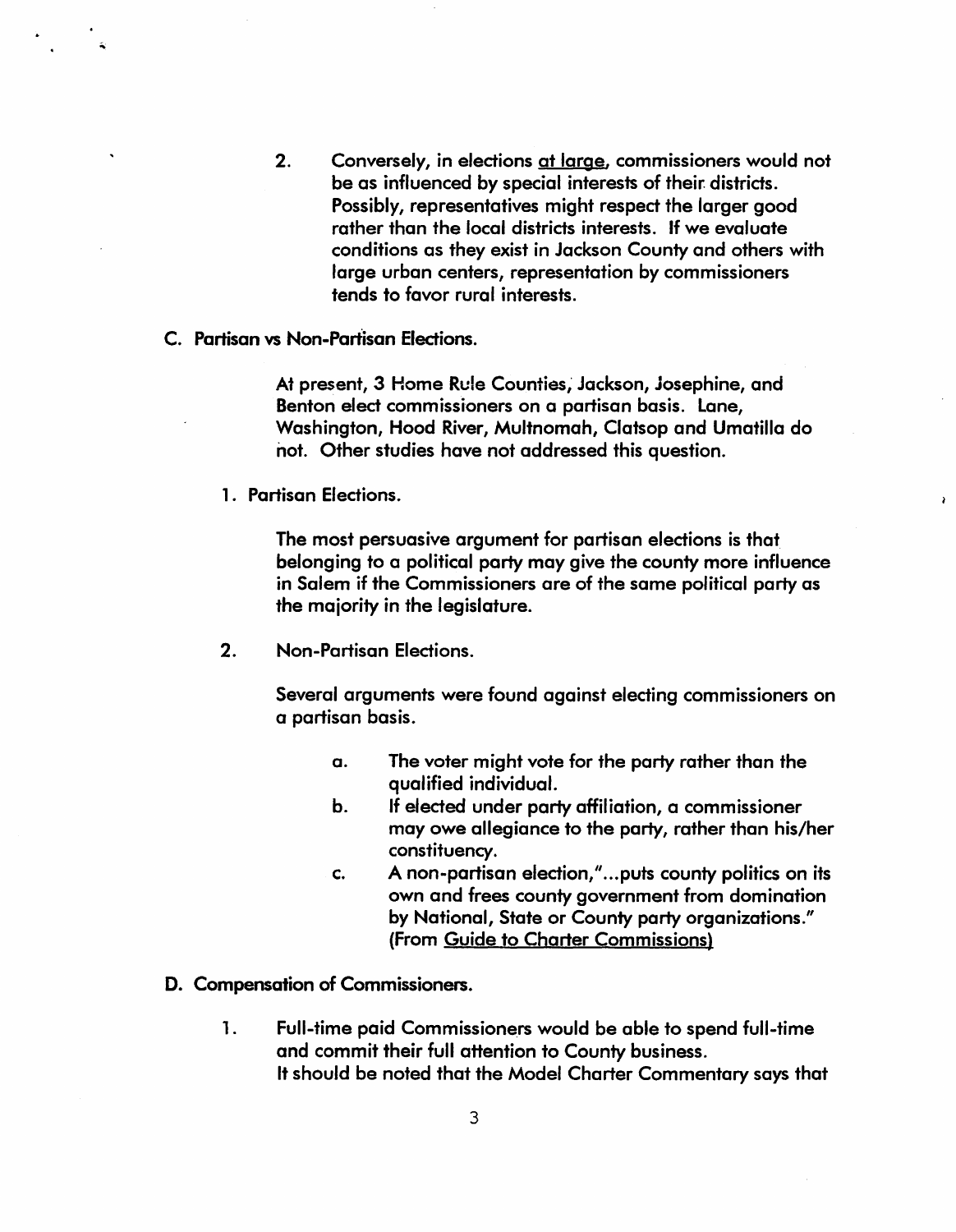"A salary too close to a full-time salary could encourage council members to think of their positions as managerial and thus detract from their role as legislators or policy-makers. It is important, however that council members be compensated for expenses incurred in performing their duties."

2. If the Commissioners were not full-time paid, but volunteer, the addition of more Commissioners would not cause added expense to the County Budget. Further, part-time, volunteer Commissioners would be more likely to focus their energies on policy and not become easily embroiled in the day to day administrative problems.

### II. ANALYSIS OF COUNTY ADMINISTRATOR POSITION.

The Committee supports the Consensuses of 1981 and 1985 which approve the delegation of administrative fundions to a capable professional administrator.

- A. The Committee was impressed with the professionalism and competency of the County Administrative Officer (CAO).
- B. The Committee did have concerns regarding the fact that the position of CAO is established by ordinance rather than being established by Charter.
- C. Comparison of Charter & Ordinance Establishing Position:
	- 1. Charter.
		- a. The office of CAO could not be eliminated except by a vote of the citizens.
		- b. If differences arise between the Board and the CAO, the County will not risk losing its commitment to professional management.
		- c. The county can exped beHer use of its resources with permanent management guaranteed.
		- d. A wider choice of candidates might apply for CAO if applicants know the position is in the Charter.
		- e. A better selection of other county employees could occur if they know the CAO is a permanent position.
		- f. The office of CAO should be established by charter. The iob description could then be determined by ordinance.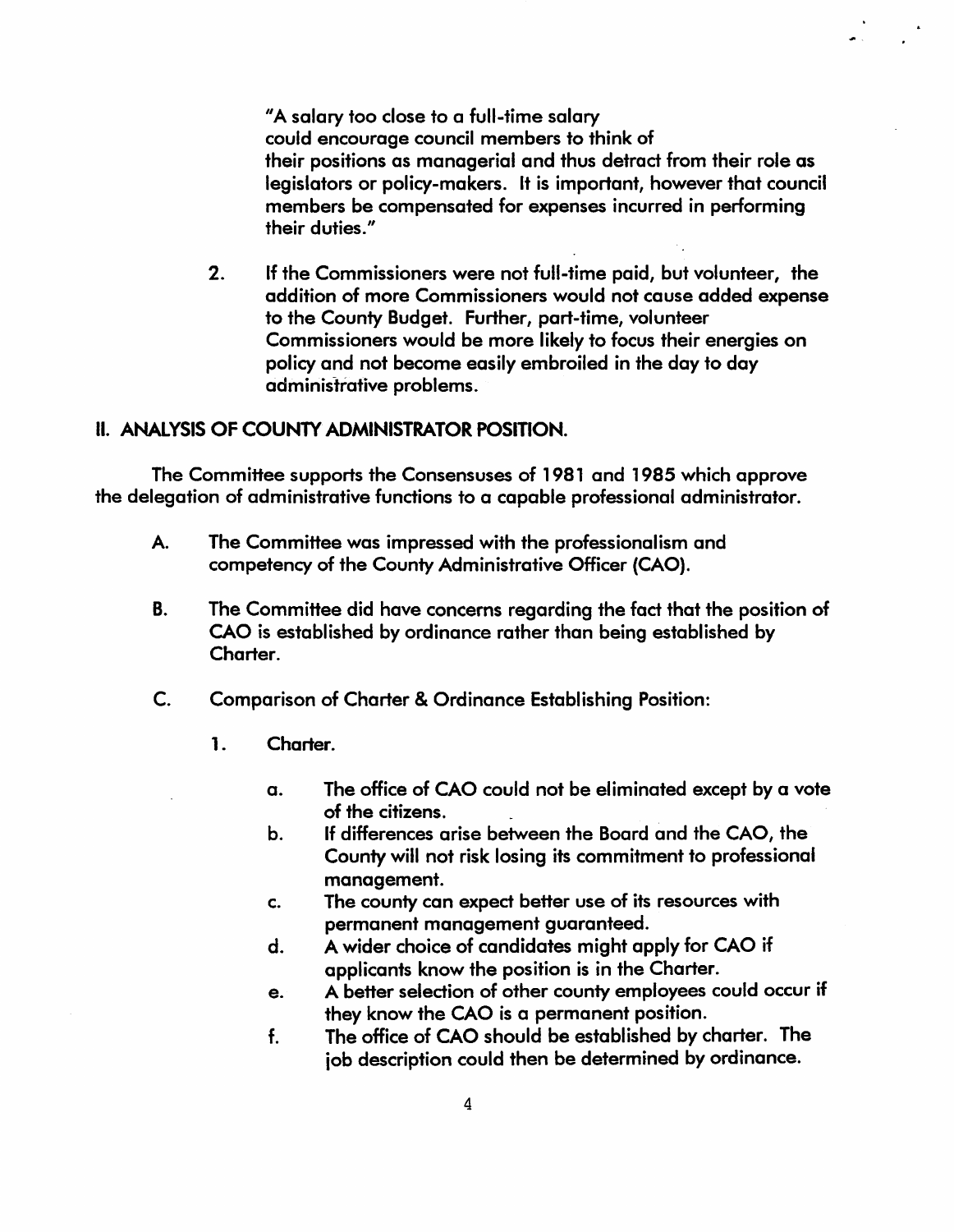- 2. Ordinance
	- a. Currently, the office could be abolished by yote of tw Commissioners.
	- The job description could be updated, detailed and precise. b.

The eight other Home Rule Counties have established the office of County Administrator as follows:

Lane County: No charter provision, but established by order of BOC. Washington: Charter establishes CAO, BOC delegates duties. Hood River: Charter establishes CAO. Multnomah: Charter provides Board Chair responsible for administration. Benton & Josephine: No charter provision, BOC established. Clatsop: Charter establishes CAO. Umatilla: No charter provision for central executive.

## III COMPARISON OF ELECTED AND APPOINTED POSITIONS IN HOME RULE COUNTIES.

The committee supports the prior position which states that *" ... those* offices which require expertise in a professional field, are not required to make policy decisions, and are not politically sensitive, could be appointive rather than elective." The basic premise, therefore, is that elected officials who are responsive to the electorate, make policy, and those officials whose duties are solely administrative in nature should be appointed.

The Committee's review of the 9 Home Rule Counties demonstrated that:

The Sheriff is an elective office in all 9 Home Rule Counties. In the eight other Home Rule counties, the Assessor is elected in 4 and appointed in all others. The Surveyor, treasurer and clerk are elected in 2, including Jackson and Josephine counties and appointed by the others.(See Appendix A.)

Considerations regarding appointive vs elective positions are:

- A Appointive.
	- 1 . Popular election is not best process for choosing among candidates needing professional or technical competence.
	- 2 There is less likelihood of appointing unqualified candidates to appointive positions--qualifications should be established and a professional citizen selection committee should be utilized.
	- 3. Popular election may produce a set of administrators who,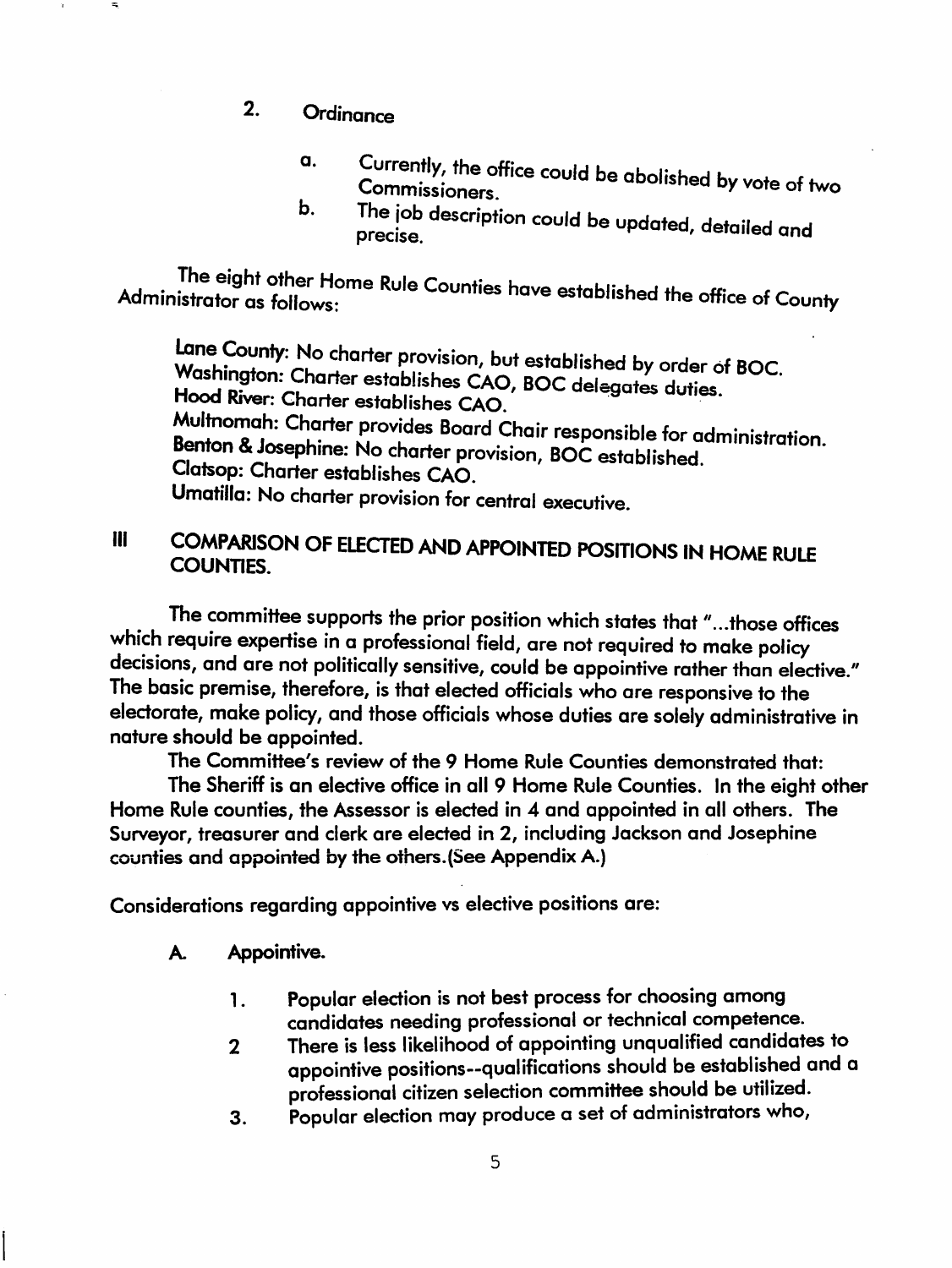inistrative team.  $\theta$  alected officials a coordinated, efficient administrative team.<br>It may be difficult for the Board to hold other elected officials<br>accountable in 2 major areas: a) budget and spending; b)hiring a coordinated, only the Board to hold and spend<br>It may be difficult for the Board to hold get and spend

4. and firing of personnel.

8. Elective.

c.

<sup>o</sup>° key positions . 1 ded representa"tlves In

- value having eled Constituents . ° of sheriff from an in government.<br>It would be difficult to change the position of sheriff from an 1.
- It would be unified one.<br>elective to an appointive one.  $\epsilon$  on the management of 2.  $\frac{1}{2}$  elective officials may place collor the administrator.
- 3.  $e^{i n \lambda}$  by commissioners and coun

 $\frac{1}{2}$  finance Officer.

 $Jackson$  County Finance  $Jackson$  alected Treasurer of the  $f$  Ms Jameson, the elected  $\cdots$  is appointed In 1995, at the retirement of the county Finance Officer be uppointed to the county  $\frac{1}{2}$ County, the BOC agreed that a County Finance Officer be appointed<br>and meet qualifications for that post. In 1997, the then appointed  $\frac{1}{2}$  and meet qualifications for that post. In 1997, the mood of Treasurer unopposed. He County Finance Office ran for the Unite of Heaster County Finance Officer now retains the office of County Finance Officer and Treasurer. The duties he fulfills as Treasurer are: investing funds, distributing taxes, pay checks, receive revenues, and makes deposits. The duties of the Finance Director, include; general accounting, county accounting, payroll, property management, tax collection and SUpervision of purchasing.

The committee feels that the position of County Treasurer should be abolished and thus eliminate the necessity of the County Financial Officer running for office.

#### D. Assessor.

y achimaly

AC 61 Contact 1

IV.

of proceed that the

The office of County Assessor does not involve policy making but is purely administrative. Also, the direction and control of the duties of the office of County Assessor are established by the state. For this reason the Committee feels the County Assessor's position should be made appointive rather than elective.

Review and Comparison of Jackson County Charter with Other County Charters and the Model County Charter.

The Committee reviewed and compared the Jackson County Charter with the Authorized the state Model County Charter of the National Civic League. This comparison was used as a And the control control of the state of the state of the state of the state of the state of the state of the state of the state of the state of the state of the state of the state of the state of the state of the state of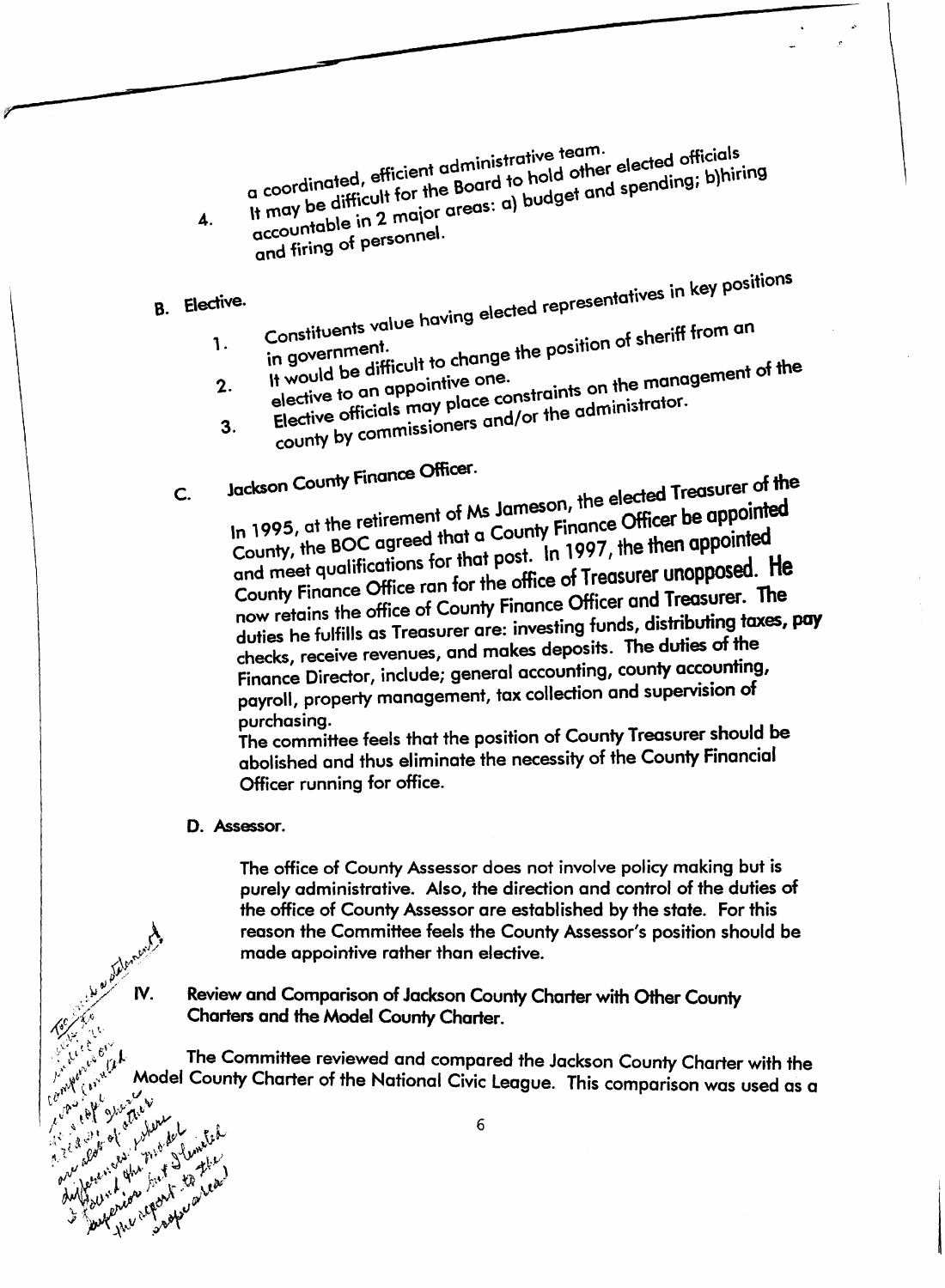tool in studying the other issues listed in the scope of the study. Other charters reviewed include: Benton, Clatsop, Hood River, Josephine, Lane, Multnomah, Umatilla and Washington. These documents are available from the Committee.

 $\mathbb{R}^2$ 

V. Review and Evaluation of Citizen Participation in Jackson County Government.

The Jackson County Charter makes no provision for or mention of citizen involvement. In 1981, however, County Ord.#81-47 established designations for boards, committees and advisory groups.

. There are approximately 30 boards and commissions which provide for citizen involvement. The Committee believes that candidates for boards and commissions should be chosen with consideration of their geographical location, expertise and diversity of background. A critical, appointed committee is the Budget Committee. The Budget process is attached. (See, App. B)

The Commissioners hold sessions during the week to which the public is encouraged to attend. The sessions and agendas are advertised in the Medford and Ashland papers.

The Committee recommends that the following positions be reaffirmed. " ... Believes that the BOC should make every effort to provide widespread notice throughout the county of all vacancies on advisory boards and commissions. The Board should establish terms of service and qualifications for such positions. It should conduct interviews and select candidates who will bring diversity and experience to bear in their service to the County..."

Reaffirms its belief in the importance of the Oregon Open Meetings Law. Notices and adequate agendas for all public meetings of the BOC should be given widespread advance publicity in media throughout the county..."

Vi. EVALUATION OF OTHER ISSUES DISCOVERED DURING THE STUDY.

A. Inconsistencies between County Charter and State Election Law.

Section 28{l) provides two categories for filing deadlines for county measures. (1) for regular primary and general elections, (no time limits indicated) and (2) filing deadlines for special elections. (91 days after filing the initiative or referendum petition.)

Under State Law, the filing deadline for ballot titles under general election is 61 days before the date of the election. Since the Charter is silent regarding primary and general eledions, state law applies, and County measures must be filed no later than 61 days before a primary or general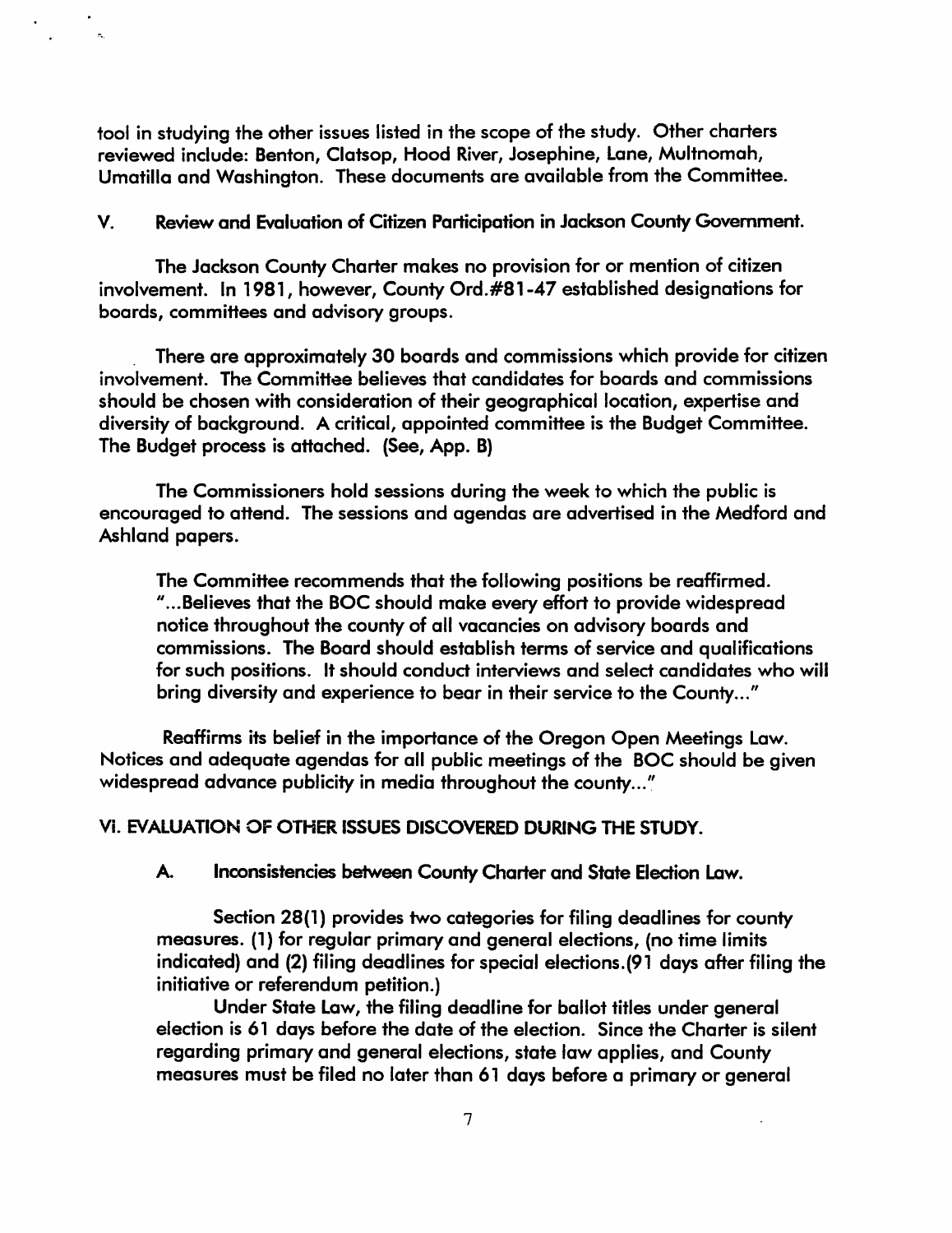election. If it is a Special Election, the filing deadline is 90 days before the date of the election.

Thus, there is some confusion about what was intended by the drafters. On the one hand there is an expressed intention to follow state law governing voting on county measures, i.e., 61 day deadline. However, there appears to be some intention to create a longer deadline for special elections.

This confusion is also extended to deadlines involving the filing of initiative and referendum petitions. In Section 28(5) of the Charter,  $\vec{u}$ ...[a] referendum petition upon an ordinance may not be filed with the County Clerk more than sixty days after the passage of the ordinance." The filing deadline for referendum petitions under state law is 90 days. ORS 250.205(2). should also be noted that there may be a question as to the legality of the conflicting sections.

The Committee feels that the confusion engendered by these conflicting sections of the County Charter serves to discourage and frustrate the citizenry trying to participate in the election process. Therefore, the Committee recommends that the Charter be amended to be consistent with State law.

B. Status of the Charter.

During the study of the Home Rule Charter in Jackson County, it became apparent to the members, that although the usual incentive for adopting a Charter was to change the structure of the County government, especially in regard to the elective and appointive offices, Jackson Counfy had not availed itself of that opportunity. It is of particular note, that the Charter as established in Jackson County provides no change in the structure of the County government, and indeed mirrors the provisions that are provided statutorily to counties without a Charter.

Further, it is of note that the Charter has not been amended or updated since its adoption in 1978.

. The Committee feels that there are changes that need to be considered, particularly the above changes to the election laws, and further to reconsider those elective and appointed offices.

Other issues that could be pursued include number, election and composition of Commissioners, and the provision of an Administrative Officer in the Charter.

# C. Process of Amending the Charter.

The Committee feels that it is informative to understand the process that needs to be followed in order to Amend or Repeal the Charter.